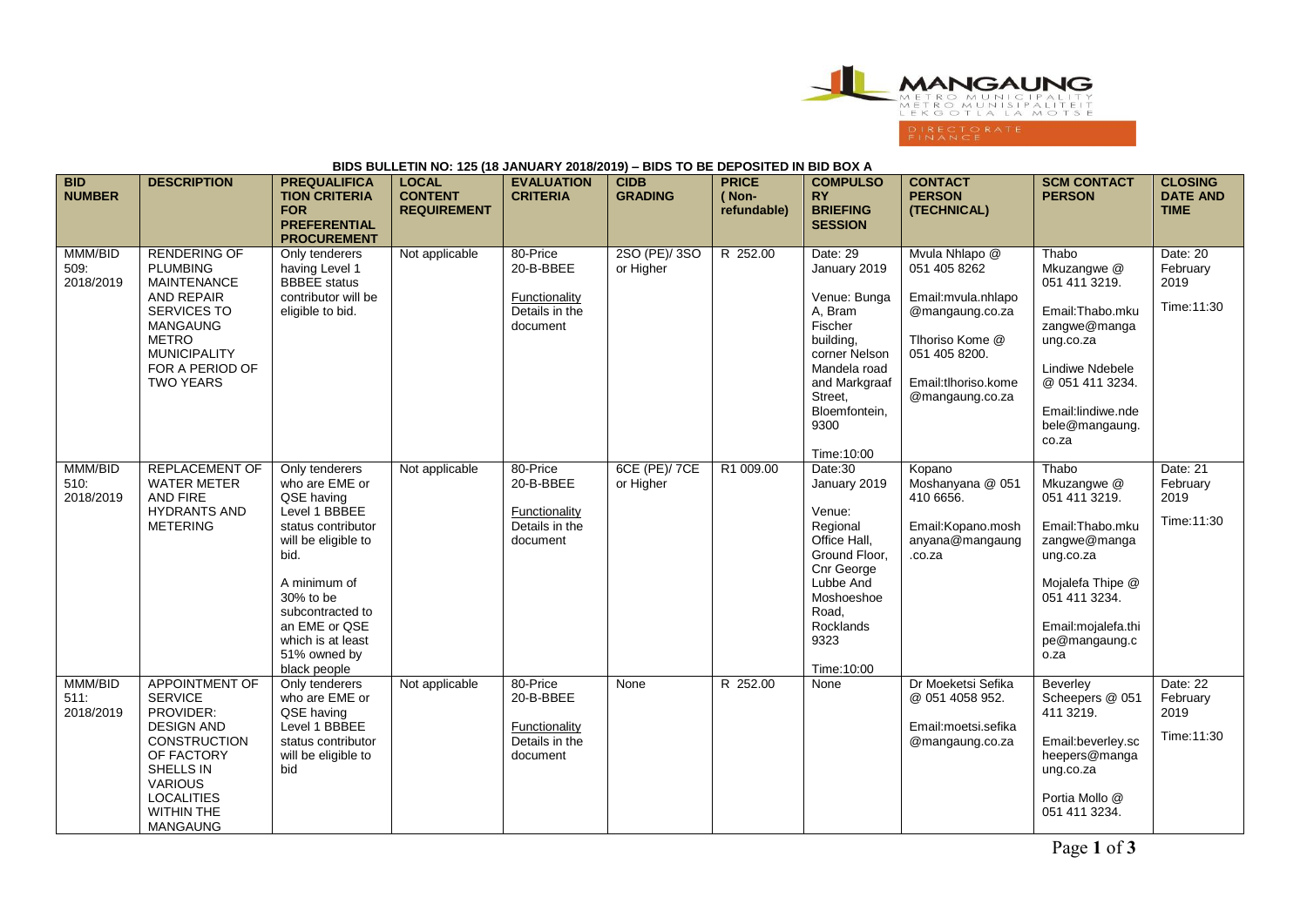

|                                                                                                                                                                                                                                                                                                                              | <b>METROPOLITAN</b><br><b>MUNICIPALITY</b>                                                 |                                                                                                                   |                |                                                                                                                                       |                                                                                  |          |      |                                                                               | Email:portia.mollo<br>@mangaung.co.z                                                                                                                                                              |                                             |
|------------------------------------------------------------------------------------------------------------------------------------------------------------------------------------------------------------------------------------------------------------------------------------------------------------------------------|--------------------------------------------------------------------------------------------|-------------------------------------------------------------------------------------------------------------------|----------------|---------------------------------------------------------------------------------------------------------------------------------------|----------------------------------------------------------------------------------|----------|------|-------------------------------------------------------------------------------|---------------------------------------------------------------------------------------------------------------------------------------------------------------------------------------------------|---------------------------------------------|
| MMM/BID<br>512:<br>2018/2019                                                                                                                                                                                                                                                                                                 | <b>AUTOMOTIVE</b><br><b>BODY REPAIR</b><br>SERVICES FOR A<br>PERIOD OF TWO<br><b>YEARS</b> | Only tenderers<br>having Level 1<br>and Level 2<br><b>BBBEE</b> status<br>contributors will<br>be eligible to bid | Not applicable | 80-Price<br>20-B-BBEE<br>Functionality<br>Details in the<br>document                                                                  | None                                                                             | R 252.00 | None | Mompati Tlhale @<br>051 405 8791.<br>Email: mompati.tlhal<br>e@mangaung.co.za | Beverley<br>Scheepers @ 051<br>411 3219.<br>Email:beverley.sc<br>heepers@manga<br>ung.co.za<br>Ntombikayise<br>Hlongwane @051<br>411 3234.<br>Email:ntombikayi<br>se.hlongwane@<br>mangaung.co.za | Date: 22<br>February<br>2019<br>Time: 11:30 |
| PAYMENTS CANNOT BE MADE AT SUPPLY CHAIN MANAGEMENT OFFICES BUT CAN BE                                                                                                                                                                                                                                                        |                                                                                            |                                                                                                                   |                |                                                                                                                                       | ALTERNATIVELY DIRECT OR ELECTRONIC DEPOSITS CAN BE MADE TO THE MMM BANK ACCOUNT: |          |      |                                                                               |                                                                                                                                                                                                   |                                             |
| MADE AT THE FOLLOWING MUNICIPAL PAY POINTS:<br>BRAM FISCHER BUILDING BLOEMFONTEIN,<br>RE-A-HOLA SHOPPING COMPLEX - BOTSHABELO,<br>$\bullet$<br>THABA - NCHU CIVIC CENTRE, HOSTEL ONE - BLOEMFONTEIN (DR. BELCHER<br>$\bullet$<br>ROAD),<br>MANGAUNG REGIONAL OFFICES - CNR. MOSHOESHOE & GEORGE LUBBE<br>ROADS BLOEMFONTEIN. |                                                                                            |                                                                                                                   |                | ABSA BANK, ACCOUNT NO: 470001380, BRANCH CODE: 632005, REF NO: 4302142551019ZZZZZ11                                                   |                                                                                  |          |      |                                                                               |                                                                                                                                                                                                   |                                             |
| AVAILABILITY OF DOCUMENTS: 18 January 2018                                                                                                                                                                                                                                                                                   |                                                                                            |                                                                                                                   |                | AII BID DOCUMENTS TO BE COLLECTED AND SUBMITTED AT:<br>Supply Chain Management Offices, 6 Mannion Road, Orangesig, Bloemfontein, 9300 |                                                                                  |          |      |                                                                               |                                                                                                                                                                                                   |                                             |

Notice: **155**

Minimum Requirements:

1. Tax clearance reference number and tax compliance status pin.2. In the case of the Joint venture a tax clearance reference number and tax compliance status pin of all parties must be attached. 3. Certified Copy of Company Registration Certificate reflecting names and identity numbers of active shareholding must be attached (Except for sole traders and partnerships) 4. In case of a JV Certified Copy of Company Registration Certificate reflecting names and identity numbers of active shareholding of all parties must be attached. 5. Copy of JV agreement (in case of JV) must be attached. 6. Proof from the relevant Municipality that municipal rates and taxes of the bidder are not in arrears for period of more than 90 days or, proof that the bidder is leasing a property and the valid lease agreement must be submitted with the bid document on the closing date of the bid or, proof that the bidder is sub - leasing a property and the main lease agreement must be submitted together with the sub – lease agreement on the closing date of the bid or, provide a stamped letter from the relevant Councilor stating that bidder's business is conducted in the property where the municipality is not issuing municipal accounts / statements . 7. In case of a JV document (s) stated in 6 above must be attached for each member. 8 All supplementary / compulsory forms contained in the bid document must be completed and signed in full. 9. Bidders will only be allowed to submit one bid document per bid (either as a joint venture or individual company not both). 10. Failure to comply with the above mentioned conditions will invalidate your bid.

Please Note: